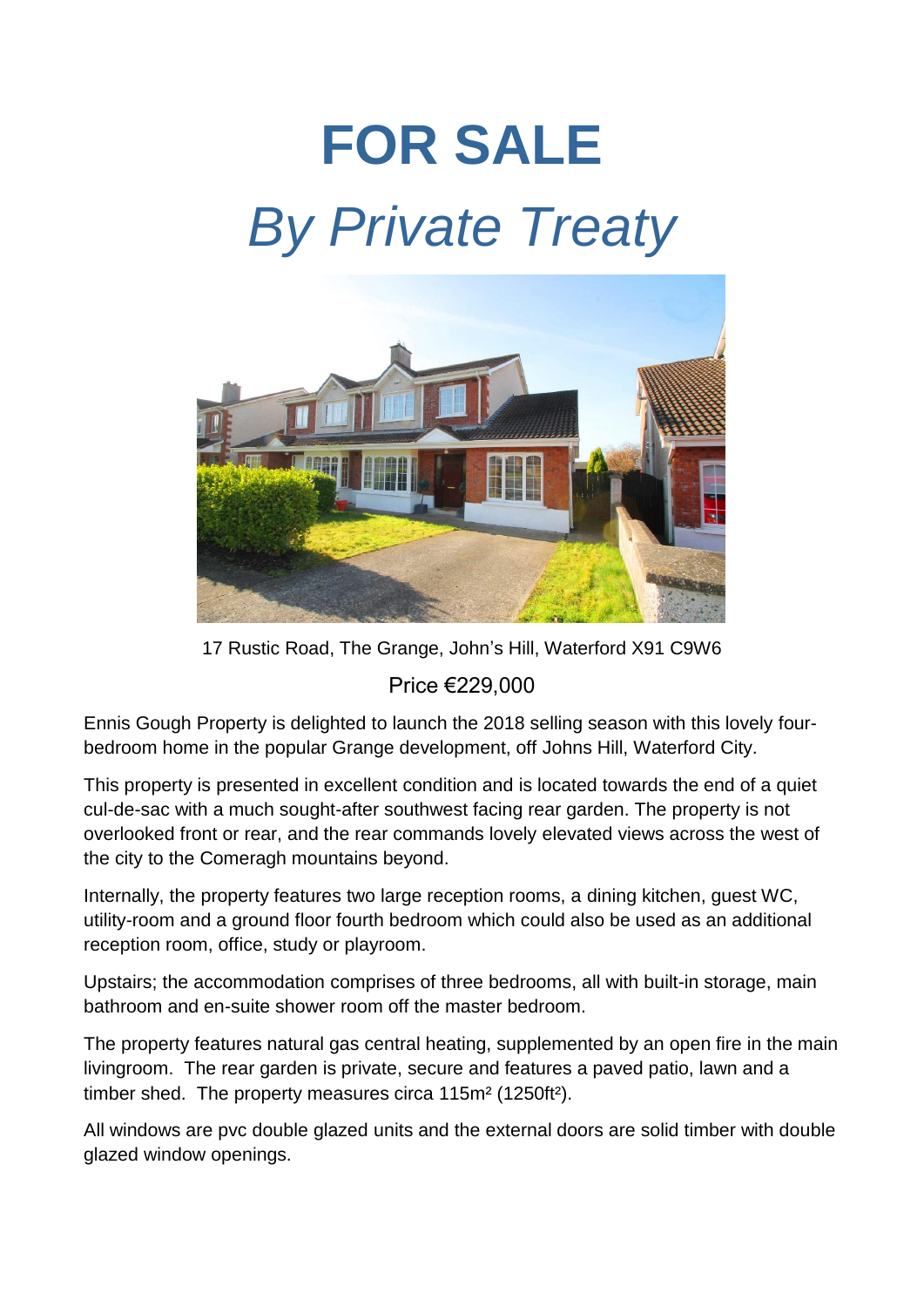John's Hill, is an excellent location, close to a great selection of schools, sports facilities and community amenities. The Inner and Outer Ring Roads are both nearby, and provide speedy access to the whole city environment, as well as the N25, N24 and M9. The Ardkeen neighbourhood with Tesco, Ardkeen Stores etc are all a few minutes away.

The sale includes the kitchen and laundry appliances, blinds and *some* curtains.











KITCHEN-DINER MASTER BEDROOM





BEDROOM BEDROOM